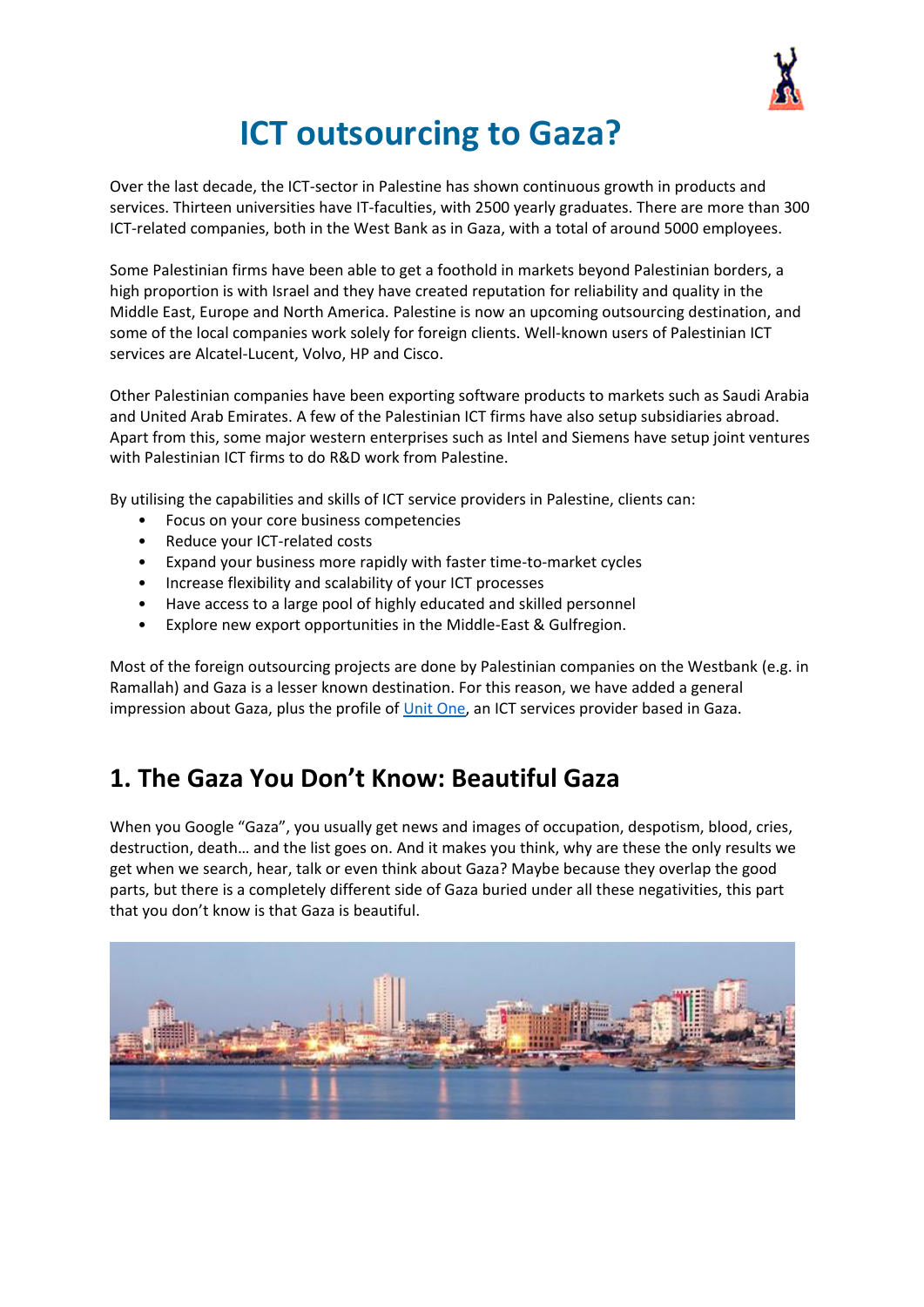Why say so? Because when you know what you know about Gaza, you don't expect us to smile, but we do. Because there are things that compensate for what make us miserable, let's take a tour into some of them;

### **Our Pride**

We are some of the most proud people in the world! We take pride of our history, land and wise elders. Gaza is one of the oldest and biggest Palestinian cities and it goes back to 3000 BC. It is considered Palestine's second capital and it holds around 60% of the Palestinian population, making it a block of the Palestinian soul. Its strategic geographical location has made it the target of, failure, colonialism.

Overlooking the Mediterranean, Gaza has forever been a painting colored by the refreshing orange and yellow, and prudent green of its citruses and olives; and scented by their fresh sour and sweetened bitter essences. It is the basket of fresh natural fruits. It has also been the home of some of the world's best fish resource. We are proud of our farmers, fishers, and simplest workers who make this small land a home for large industrial exports; we export fruits and vegetables, furniture, flowers, and industrial food to The Middle East and Europe.

Gaza's ground if crafted by its ancient greats. Its monuments stand to tell stories about its glorious history that makes every inch of it a page of a silver book. One example of its most glorious historical monuments is Al-Basha Palace built for Gaza's prince Jamal Al-Dein Al-Shaqiqi at the time of Bebars since 1260. Lots of other cherished landmarks like Almasjid Alomari and Masjid Sayed Hashim, and Orthodox Church remind us of who we are and where we belong with a simple gaze.

Gaza isn't nicknamed "Gaza Al-Izza" - Gaza of Pride - for nothing. Its strategic geographical location and vast reputation in spite of its size has made it the target of the eyes of colonialism. Gaza was able to stand up for itself and call every colonialist a failure. Our pride to our mother land makes us feel connected with a supreme purpose of life.

### **Our Unity**

There are a lot of Gazans who come back to live here after at least 10 years of living abroad, there are also a lot of Gazans who refuse to leave Gaza no matter what. Ask them: "what brings/keeps you here?" and they will answer: "family."

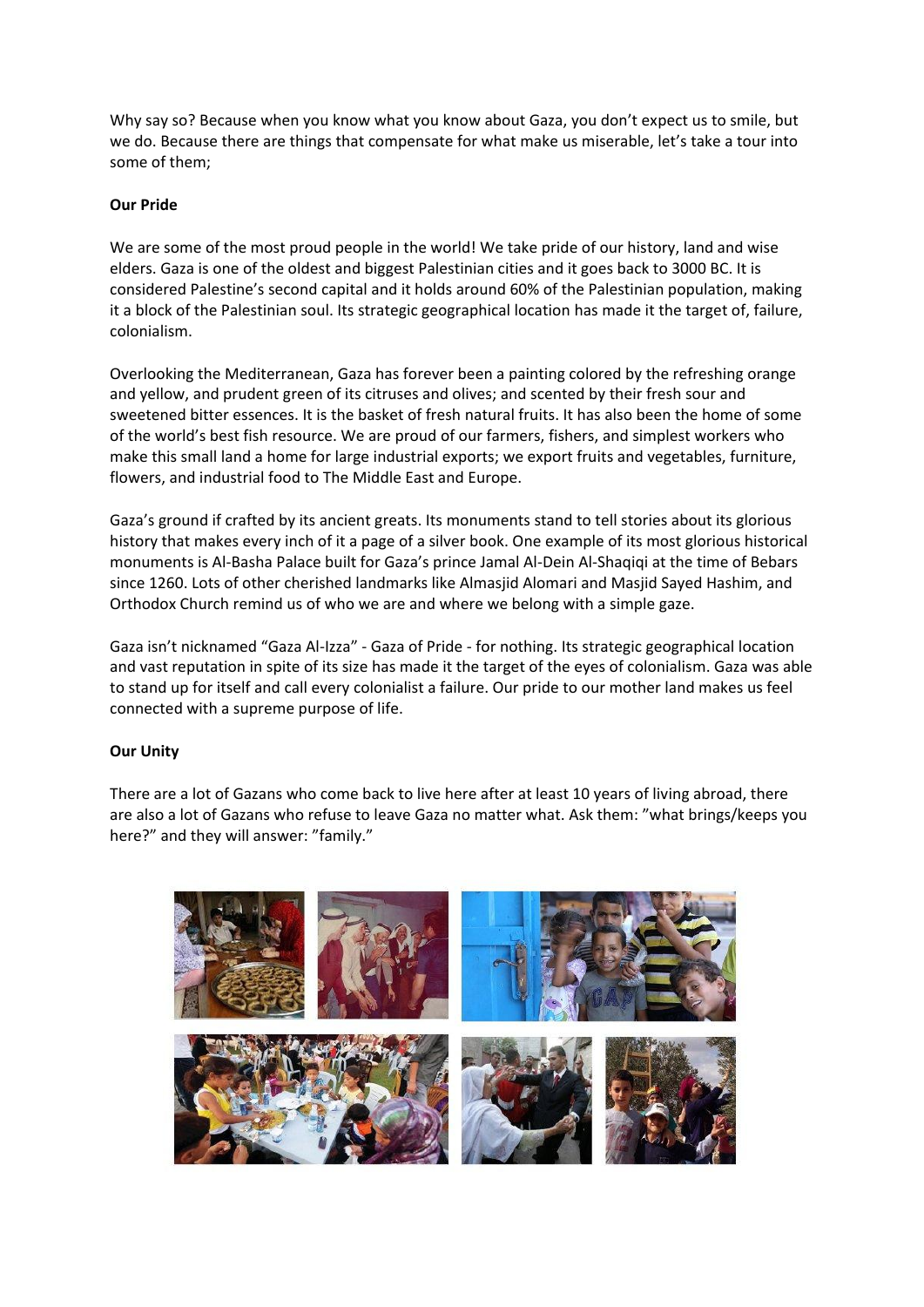The family unity is unbreakable. Our religion, tradition, history and humanity keep us together. We form a tight rope of similar behaviors, thoughts and emotions. You see others in you, and others see you in them. We understand one another, and that makes us happy. Our families start from our parents and siblings, going to our relatives, and then expands to the neighborhood. Everybody knows everybody. When you need a hand; you will find 10; when you seek an advice, you get several; when you look for something, there's a race to who finds it first; when you mourn, many will stand by you; when you are happy, many will share it with you.

Children who play in the streets grow up to be best friends for a lifetime; the more the fight as kids, the closer the tights as grownups. They stay together during their school years, and once any of them leaves to study or work abroad, their friends won't stop bugging them to come back. Those children don't only form a group of friends, but they involve their families, too. The parents become parents for their children's friends; they can only feel joyful when they welcome their children's friends in their homes, feed them, suggest them games, tell them stories; and before they know it, they parents become friends, too.

Our weddings are huge family gatherers. They are the big day for both the bride and the groom, and their families, and their relatives, and their friends, and their neighbors, and their acquaintance, and a couple of intruders who just want to dance. The wedding "Fadous" - parade - passes joyfully throughout the streets as if they tell everyone, "rejoice with us!" It continues from the bride's house until the wedding hall. During the wedding, everybody takes turns in dancing and assisting as if it were a competition; from the kids to the old granny's on canes, everybody gets on their feet. In the end, everyone feels responsible for a good wedding day and a beautiful wedding photo. This unforgettable night stays a years-long memory to be talked about with jolly facial features, and two wedding stories are never faulty mixed.

With or without a special occasion, a family member decides to hold a family gathering at their humble house. It is usually the elderlies who decide to collect the crowd. They make sure they bring the finest food in town, they dress up and finely plan the settings. When it's time, everyone arrive in hope to see their loved ones and pick up what they have missed. A house in the neighborhood is suddenly filled with people where you can hear talks and laughter kick off. Before everyone returns home, they exchange words like," let's meet up again soon", or," don't forget to come by sometime," and they often do.

These old and widely spread relationships reflect in the Gazan society's integrity; we all rejoice or mourn together, we all get angry or feel comfortable for the same reasons, we feel one another and read one another. One example is when one of Palestine's sons, Mohammed Assaf, left for what is an irregular and new situation to us, which is competing in one of the world's top shows, Arab Idol. Gazans broke their phones voting. When Assaf won, the streets were filled with festive shouts, people jumped in their cars holding Palestine's flags and let loose of their horns, cheerful whistles broke through the night. Whenever we hear a story of a Palestinian who made it to the international news for whatever successful (good) achievement, we keep talking about it for weeks. We feel proud because they represented all of us, and represented Palestine.

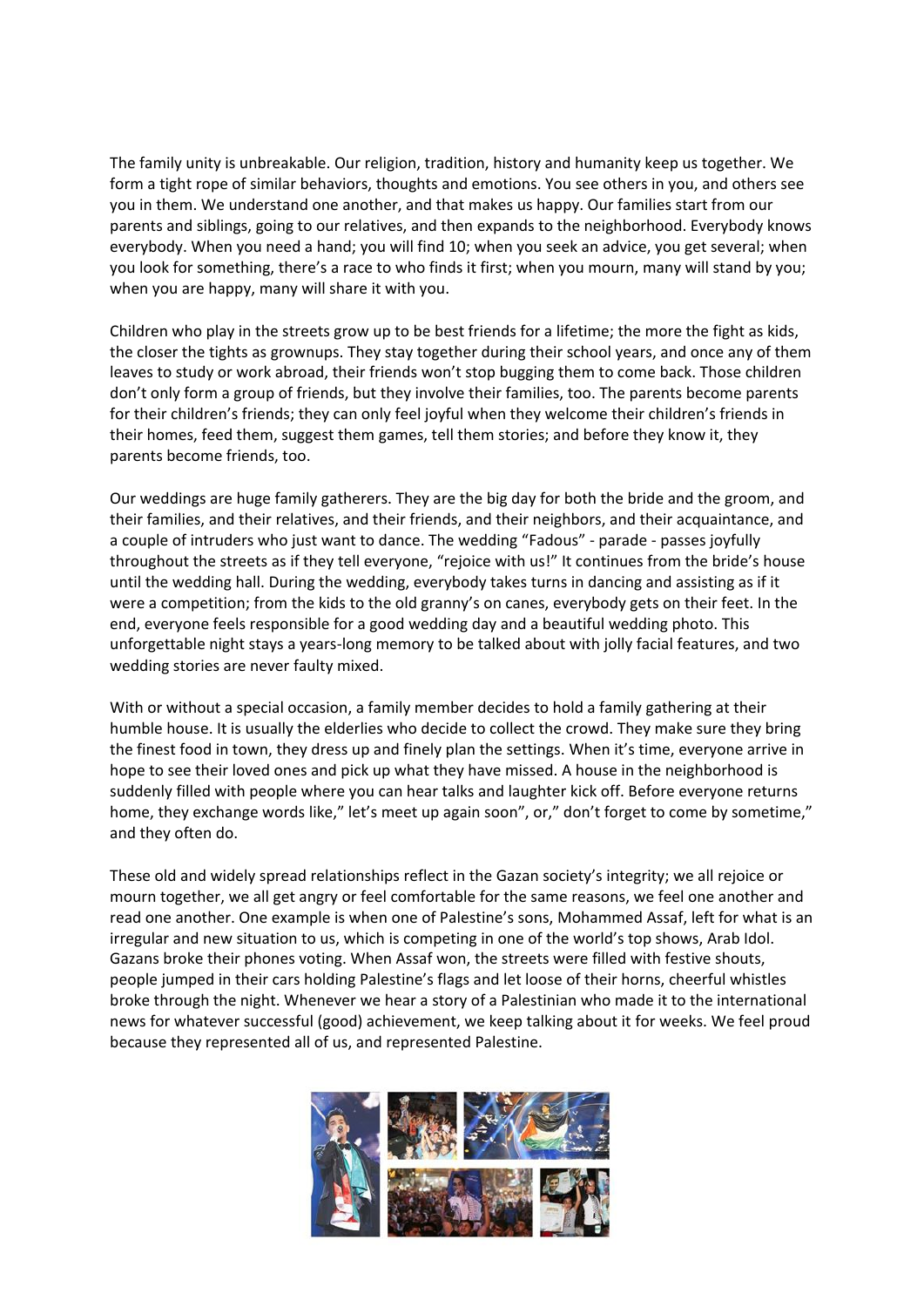#### **Our Beach**

There is something about the beach that draws in. People from all parts of the world go to places of beaches for vacations. People who live near the beach are often considered lucky. Gaza's whole west side is-on-the-beach. Gaza beach is one of the most beautiful beaches in the world. The white sand the sparkles gold in the sun, the mini sea of bubbly seashells lining from north to south, the sound of the waves that reach to you speaking the same language of the waves around the world mixed with the sounds of Gaza; giggles of playing kids, calls of street vendors, fishing boats, seagulls, and families having a good time.



Our love for fish alone is a story! Our fishing men are some of the hardest working people. They wake up in the early morning aiming not only to feed their family, but entire Gaza. They make up these specialized groups of teams, each team having its own duty; there are the crafty ones who set and maintain their old-but-gold handmade wooden boats that impress you with their ability to "stand" until this day; and there are the macho experienced fishers who do the chasing, and net throwing and pulling, setting new daily "how heavy will my net be this time!" kind of goals; there are also the helping kids who count the fish probably from 1 to 5 until they start over and feel achieved; and finally the vendors who present their fellows' colorful delicious catches by either spreading them in the fishery and beyond, or by going around the city in their simple carts selling. The citizens enjoy all of these stages. They love to watch the fishers set up the boats, go on their daily fishing trips, and of course gather around the vendors picking up their favorite types of catch. And every time we see a new type of sea creature, we make a big deal out of it because we love surprises.

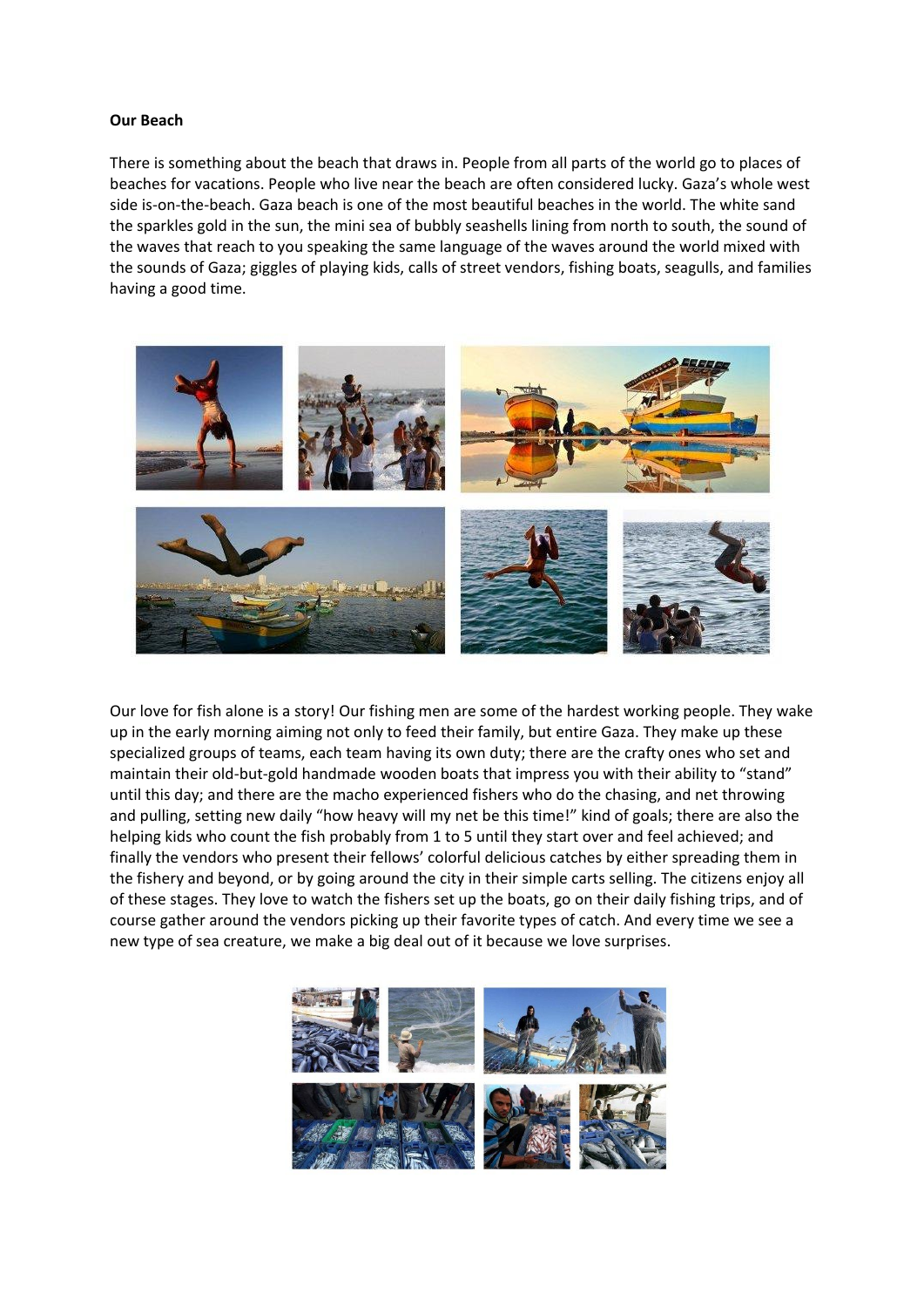#### **Our Food!**

Food is one pleasure of life. This might seem like a mundane reason to be happy, but it is. Arabian food is the most delicious food in the world! Gazans add their little touch to the traditional Arab food, and they have their own dishes. If you ever visit Gaza, you should try the flafel, knafa, qedra, somaqeya, arayes, kabab… we can keep going.



One thing we have a lot of is restaurants. From the atmosphere to the interior design to the food, you feel like going into different moods in each restaurant, and soon will have a favorite. Restaurant staff shows great welcome and courtesy. They love to impress you with their service and food every time, especially if you are a regular visitor. They are very friendly and every customer is a top priority. You always leave with a full stomach and a happy smirk of a good platter choice.



Who doesn't love the traditional markets that take you back in time to where your grandparents used to shop. They amount of variable eatables you can find there is astonishing. If you are the type of person who loves new food challenges, this place is heaven. It gives you the urge to wanting to try everything you see, and you end up with a few unplanned for extra bags.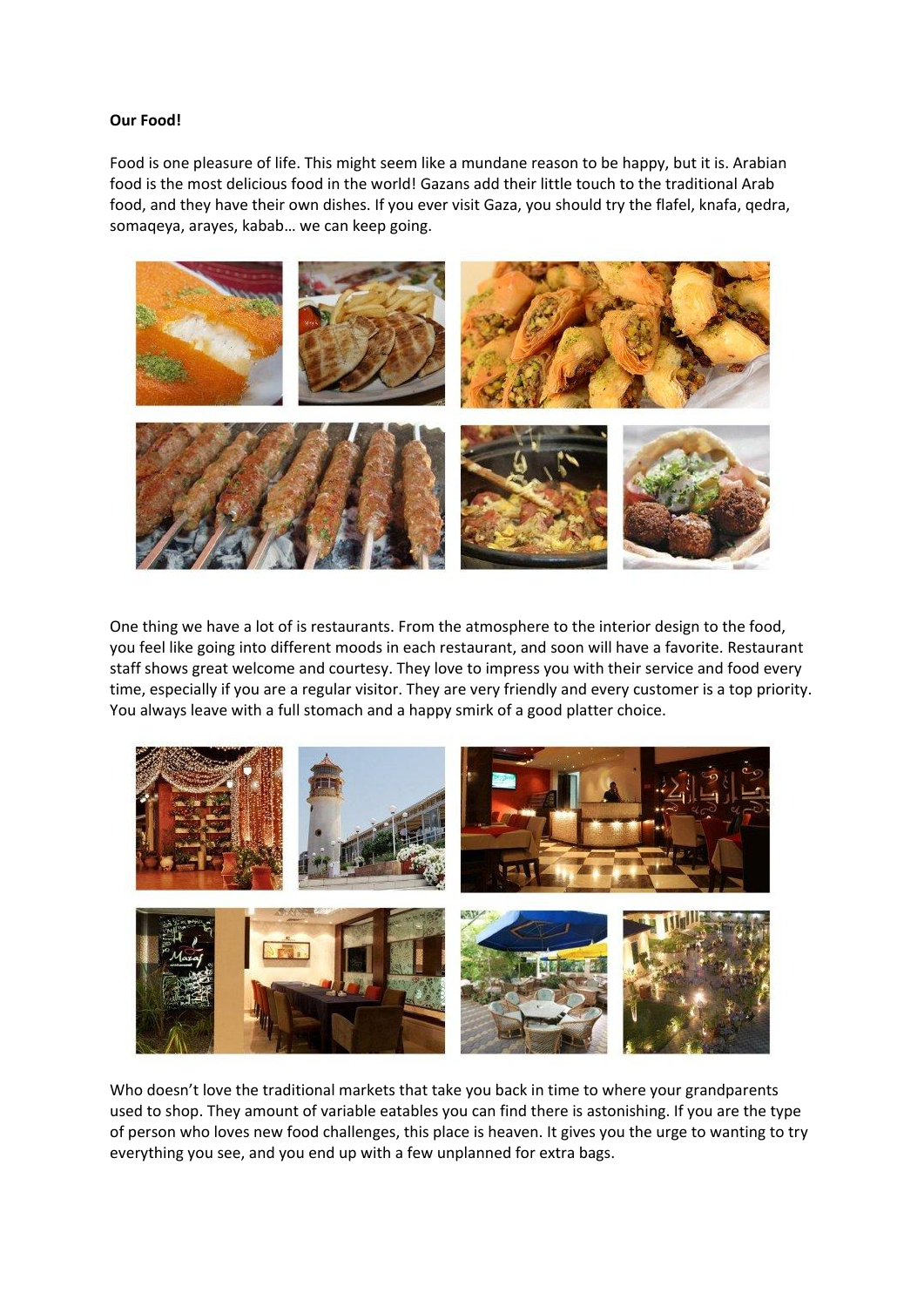

Not only the food is delicious, but we are very generous people, so prepare to gain some weight.

#### **Your People**

We appreciate the westerners who come to work in humanitarian and relief causes. Their presence in Gaza makes us feel connected to the other side of the border. When we see someone who looks slightly like someone who's not from around here, we start to smile and wave, and off our I-canspeak-your-language skills, and we get the urge to grab their hands and show them around.



If you like to visit Gaza, there are places for you; elegant places that make you feel at home, the Arcmed hotel, Al-Mathaf Hotel, Al-Deira Hotel, the Blue Beach Resort and more. You will love the company of your Gazan friends and coworkers who will spoil you and feed you well. You will never feel alone, bored or hungry. You simply make us happy because you add a different touch to our lives when you share your culture and way of living, and you link the term "Tourism" to Gaza.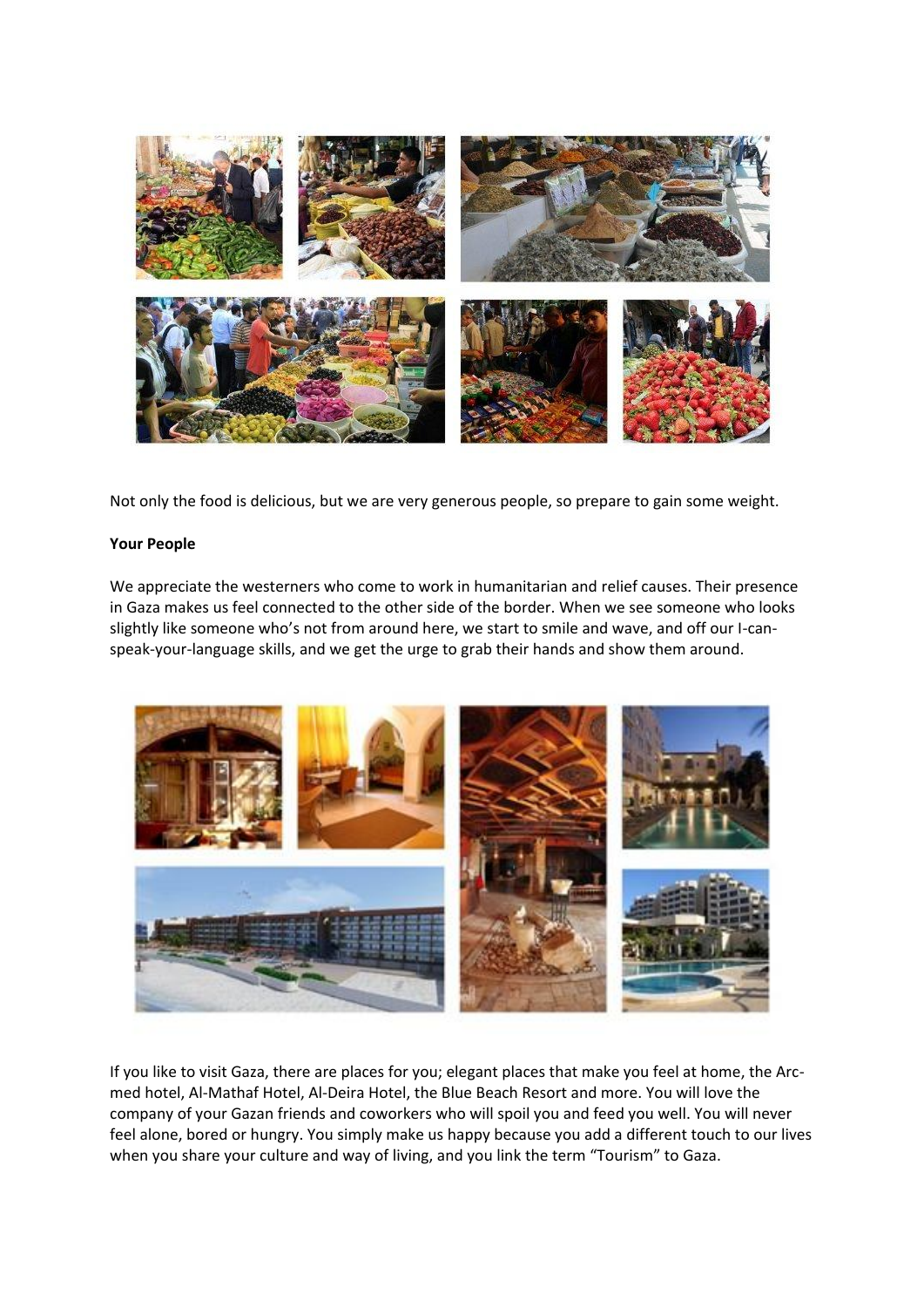Foreigners who come to Gaza love it here. They work as messengers between us and the world. They testify to the friendly people, peaceful minds and beautiful city regardless of the unstable political and security conditions. Behind it all, they see the real us; people who learn from the part, love to live the present and long for a better future; people who are connected by land, religion and blood; people with an envious amount of honor, pride and dignity, and people who are misunderstood.

In the end we smile, and **we smile big** because we love life, **we love Gaza**.

Note: this impression is based on the LinkedIn article: "The Gaza You Don't Know: Beautiful Gaza", written by by Saady Lozon, co-founder of [Unit One](http://www.unitone.co/) in Gaza.

# **2. Profile of Unit One**



# THE LEADING ICT COMPANY IN PALESTINE



### Introduction

Unit One is a professional Palestinian ICT company which has evolved since 2005 providing Enterprise Software Development, Business Process Outsourcing, Branding and Identity Development and Online Presence services targeting the global market.

Unit One is providing its services by utilizing the skills of more than 180 qualified and innovative employees and experts who are specialized in different ICT fields. Because of our work for foreign clients, Unit One received the 'Exporter of the Year Award for ICT services' in the year 2015.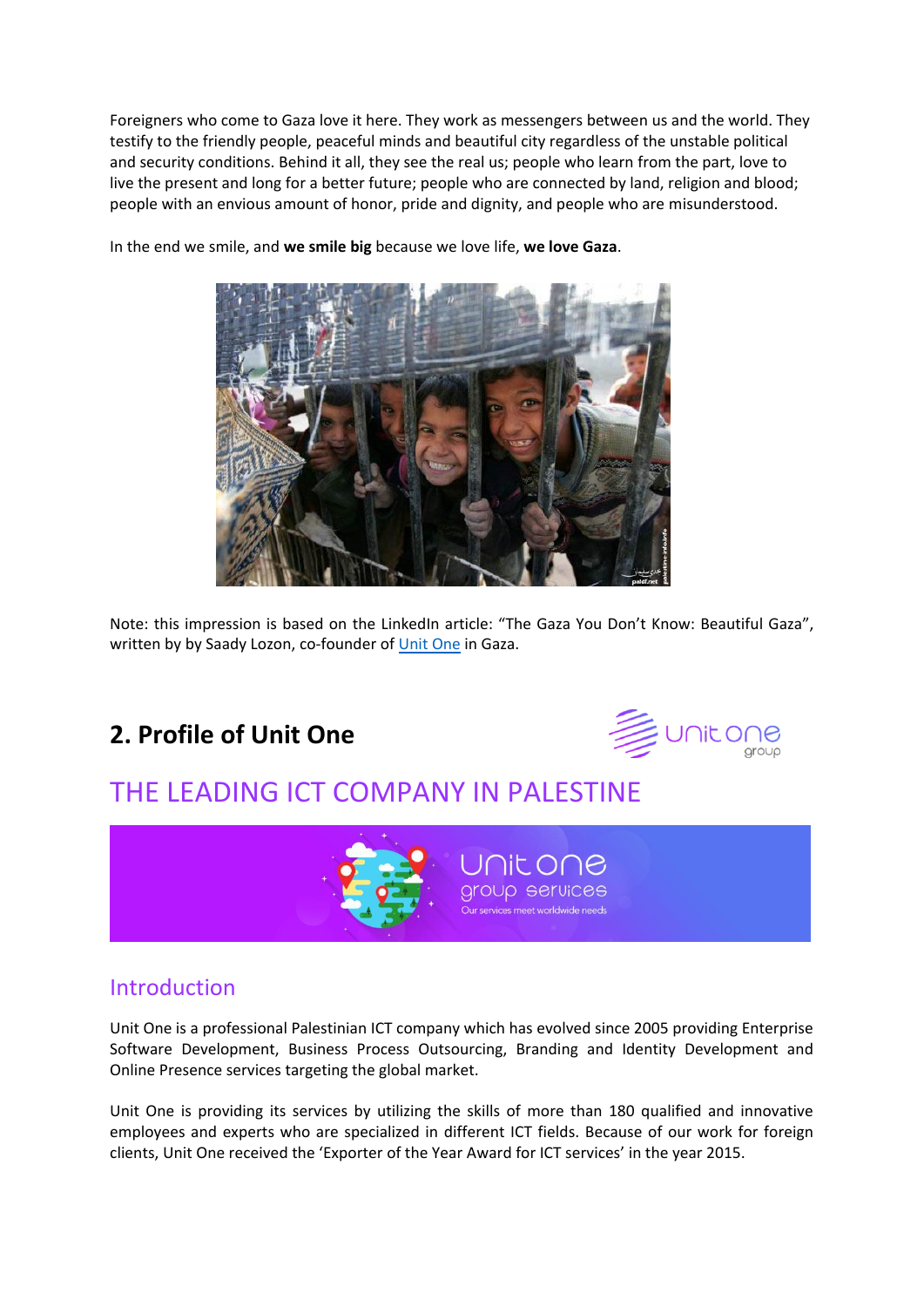### Why to use the services from Unit One?

- 1) Access to highly qualified teams, with deep knowledge and expertise to develop the most innovative services.
- 2) For customized system development: to ensure the development is according to the clients' requirements.
- 3) For continuous testing, to keep the quality level that satisfies the clients' need.
- 4) For timely and accurate delivery: delivering the services based on the agreed time schedule with the required specifications.
- 5) To keep pace with new technologies, and to be creative in developing the services.
- 6) Commitment to global quality standards: for the best practices and a professional delivery of the services.

### Unit One Team

The backbone of the success of Unit One is its qualified team who is keen to continuously keeping pace with the latest technologies and techniques.

Working cooperatively is the basis of the Unit One culture. Continuous checking and testing is the core when delivering products and services.

Unit One is able to set-up professional teams in different ICT fields, such as web development, mobile apps development and testing. Unit One is committed to provide highly qualified staff for its clients.

The advantages of using Unit One:

- Saving up to 50% of the costs by using its nearshore resources (compared with having local on-site staff).
- Providing senior or junior level of employees based on the clients' needs.
- Conducting quality control to ensure high quality delivery.

### Services of Unit One



### **1. Enterprise Software Development**

Starting with a deep understanding of your business, Unit One combines its superiority in design and development. For a professional website, web or desktop application, mobile application, Unit One team develops modern and attractive software from scratch or integrates the new software with the current systems.

Dozens of clients in Palestine, Jordan, Saudi Arabia, Kuwait, United Arab Emirates, the Netherlands, USA and other countries have used the creative ideas of the Unit One team.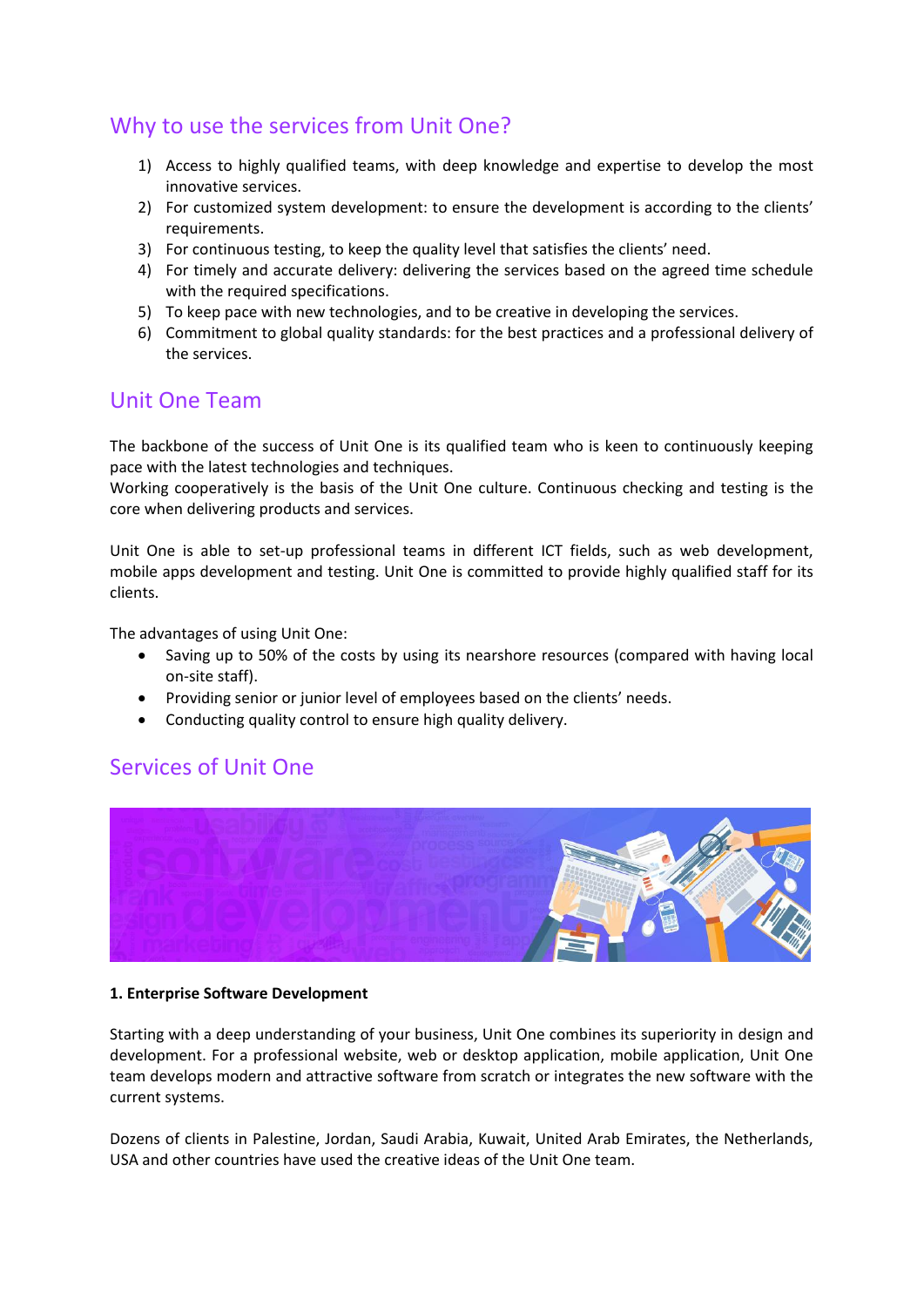

### **2. Business Process Outsourcing**

Unit One provides its clients with various cost effective BPO services and solutions, including data entry, content creation, translation, call centers and others in order to enable the companies reaching their goals.

Unit One achieved different success stories in offering its services to leading companies in different countries. An example is a project of Arabic Trade Marks Archiving which was implemented for a Dutch client for 3 years, and more than 500.000.000 characters were entered by 152 employees. Also, a project with a duration of one year for Jordan for content creation, where Arabic articles were written by 100 employees. Unit One provided all the requirements to build a suitable infrastructure for up to 500 employees working on different BPO projects.



### **3. Online Presence**

Unit One can take your brands online, and portray the products and services electronically in order to connect easily with customers everywhere. A process of acquiring more traffic to your website includes web design, search engine optimization, and social media management in order to create a long term and strong image of the brands in the minds of your potential clients in the target market.

### **4. Branding and Identity**

Enhancing the brand image in the mind of the customer and visualizing offerings of your company requires professional designs, including logo designs, stationary, and promotional material which can be developed by us using the latest versions of design programs. Moreover, different solutions for marketing campaigns including packages, exhibition displays, booth designs and newspapers layouts can be developed by the qualified teams of Unit One.



### Contact Unit One in Palestine

Unit One has partnerships in various countries, including Jordan, Saudi Arabia, Kuwait, Oman, United Arab Emirates, USA and the Netherlands.